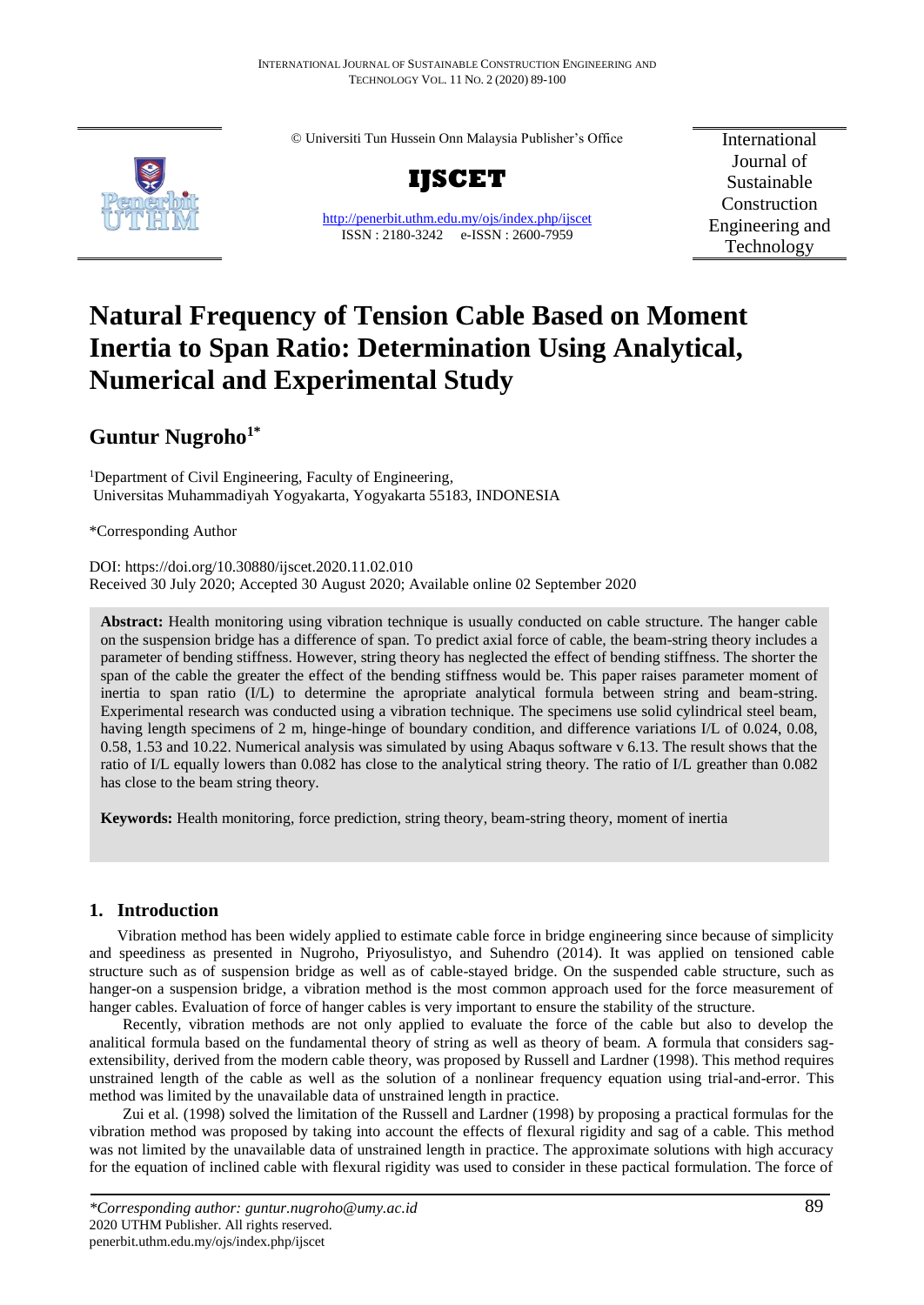cable can be calculated by using the natural frequencies of low-order modes. The accuracy of the proposed practical formulas was verified not only using the comparison of the values of practical formulas with experimental values for short and middle length cables but also calculated values by using finite element method for very long cables.

Tabatabai, Mehrabi and Yen (2003) also solved the limitation of the Russell and Lardner (1998), by proposing a nondimensional equation that based on parametric studies using a unified finite-difference formulation. This method was not limited by the unavailable data of unstrained length in practice. This method raises parametric study that not only consider the effect of bending stiffnes of cable and its sag-extensibility, but also provides a tool for accurate detemination of vibration mode shapes and natural frequencies. The proposed formulation was verified by using available theoretical solutions and compared by using finite-element analysis. The accuracy of vibration method formulas proposed by Russell and Lardner (1998), Zui et al (1998) and Tabatabai et al (2003) were verified. However, these formulation were expressed either in a transcendental equation (Tabatabai et al., 2003), or in a complex piecewise function (Zui et al. 1998). A trial-and-error calculation should be conducted to estimate the cable tension.

Fang and Wang (2012) solved the limitation of the Zui et al (1998) and Tabatabai et al (2003) by proposing non dimensional parameter that eliminated trial-and-error calculation in estimating the cable tension. The non dimensional parameter was included on the formulation of beam theory. Experimental was conducted using specimen of 3.4 m long cable with negligibly small sag effect, the results shows that the Fang and Wang (2012) and the Zui et al (1998) have the maximum errors are 0.8% and 1.1%, respectively.

Aplication of the vibration method used for field measurement of cable force under the construction of cable system bridges such as an arch bridge stiffened with suspended cables or suspension bridge as well as cable-stayed bridge. Kim and Park (2007) presents a comparative study of field measurment of cable supported bridge using vibration-based tension estimation techniques. Force measurement was conducted on the four inclined stay-cables on the Seohae Grand Bridge by using various formula of string theory, beam theory (Zui et al., 1998). The error was verified by using the lift-of method. The result show that the error of string theory, beam theory (Zui et al., 1998) have 0,9%, 1,3% and 3,2% respectively.

Soojin, et al. (2013) had been conducted the fielt test of force measurement of cable by using various tension measurement methods. The under constructio of cable stayed bridge (Hwamyung Bridge in Korea) was elected. Force measurement of cable had been conducted by using three widely used methods that is the lift-off test, electromagnetic sensor method, and vibration method. The result shows that the lift-off test, electromagnetic sensor method, and vibration method have less than 3.5% difference from the design tensions.

Although the vibration method have several formula, it was based on the fundamental theory of string as well as beam theory. The different between the string theory and beam theory are the parameter of bending stifness. The string theory neglects the parameter effect of bending stifnes but the beam theory includs the parameter of bending stifness. Application of cable structure in suspension bridge as well as of cable stayed bridge has significant difference of span. The shorter the span of the cable the closer the behavior cable to the beam theory would be. The longer the span of the cable the closer the compatible to the string theory would be. The objective of this paper is to introduce the new parameter of I/L to determine the cable, wether will apropriate to the beam or the string theory.

#### **2. Analytical theory**

#### **2.1 The string theory**

The first is string theory that ignores the effect bending stiffness. The governing equation of motion related to the displacement for a continuously vibrating cable can be written as following (Zui et al.,1998), (Saxon and Chan, 1953), (Irvine, 1981):

$$
T\frac{\partial^2 w}{\partial x^2} - m\frac{\partial^2 w}{\partial t^2} + h\frac{\partial^2 w}{\partial x^2} - EI\frac{\partial^4 w}{\partial t^4} = 0
$$
 (1)

For thin taut cables, the most basic of vibrating dynamic cables, neglecting the flexural stiffness of the cable, additional tension due to the cable vibration, and sag, the equation of motion (1) reduces to:

$$
T\frac{\partial^2 w}{\partial x^2} = m\frac{\partial^2 w}{\partial t^2}
$$
 (2)

Equation (2) is the fundamental partial differential equation for a thin taut vibrating cable and can be extended too many different applications. The equation is simplified to relating the cable's tension to the linear mass of the system by way of the partial differential equation. The solution to this equation, found in Dynamics of Structures (Clough and Penzien, 1995), can be used to estimate the tension of a cable through the frequency of vibration. Solving the eigenvalue problem associated with (2) yields the equation for the natural frequencies of the cable: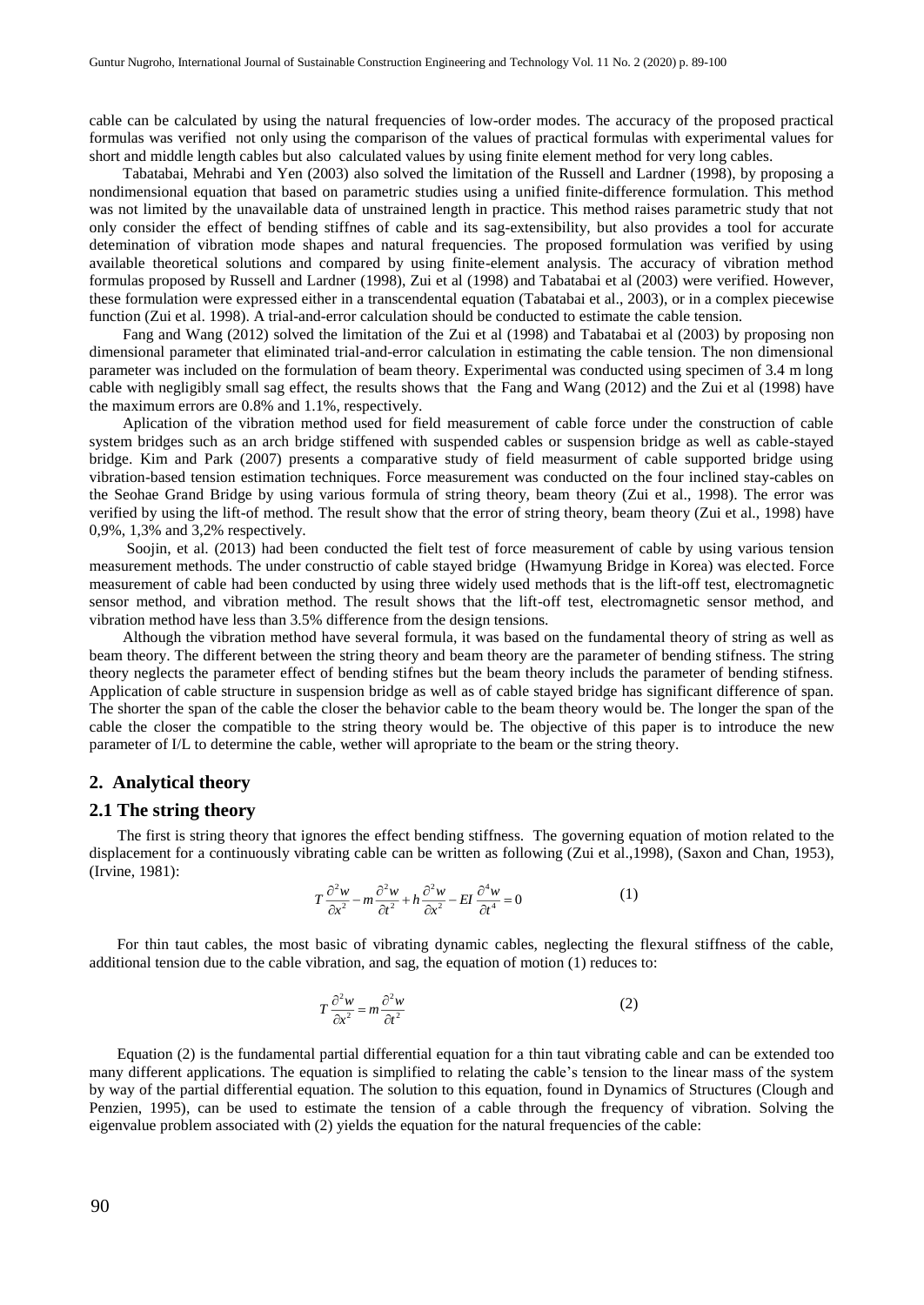$$
f_n = \frac{n}{2l} \sqrt{\frac{T}{m}}
$$
 (3)

By solving equation 3 for the tension yields, the cable force (T) can be written as (Nugroho et al., 2014), (Fang, and Wang, 2012), (Kim and Park, 2007):

$$
T = 4mL^2 \left(\frac{f_n}{n}\right)^2\tag{4}
$$

where  $f_n$  denotes the nth natural frequency in Hz; and T, m, and *l* denote the tension, mass density, and length, respectively.

#### **2.2 The beam string theory**

Axial forces, performing in a flexural direction on beam element (Fig.1), may also have a considerable affect at the vibration behavior of the member, generally resulting in changes of frequencies as well as mode shapes (Irvine, 1981) [9]. When considering free vibrations of a prismatic member having uniform physical properties, the equation of motion, including the effect of axial force, T overall its length, as follows:



**Fig. 1 - Tranverse vibration of beam (Irvine, 1981).**

$$
EI \frac{\partial^4 V(x,t)}{\partial t^4} - T \frac{\partial^2 V(x,t)}{\partial x^2} + m \frac{\partial^2 V(x,t)}{\partial t^2} = 0
$$
 (5)

$$
\frac{\phi^{iv}(x)}{\phi(x)} - \frac{T\phi^{i}(x)}{EI\phi(x)} = -\frac{m\ddot{Y}(t)}{EIY(t)} = \alpha^{4}
$$
\n(6)

the two independent ordinary differential equations are obtained as given by

$$
\ddot{Y}(t) + \omega^2 Y(t) = 0\tag{7}
$$

$$
\phi^{iv}(x) + g^2 \phi^{v}(x) - \alpha \phi(x) = 0 \tag{8}
$$

in which  $\omega^2$  is defined by

$$
\omega^2 = \frac{\alpha^4 EI}{\overline{m}}\tag{9}
$$

and  $g^2$  is given by

$$
g^2 = \frac{T}{EI} \tag{10}
$$

The time-dependent Eq. 7 show that a uniformly distributed axial force does not affect the simple harmonic character of the free vibration; however, it does affect the mode shapes and frequencies due to the presence of the term  $-g2\varphi''(x)$  in Eq. 8. The solution of Eq. 7 yields the general form:

$$
\phi(x) = Ge^{sx} \tag{11}
$$

91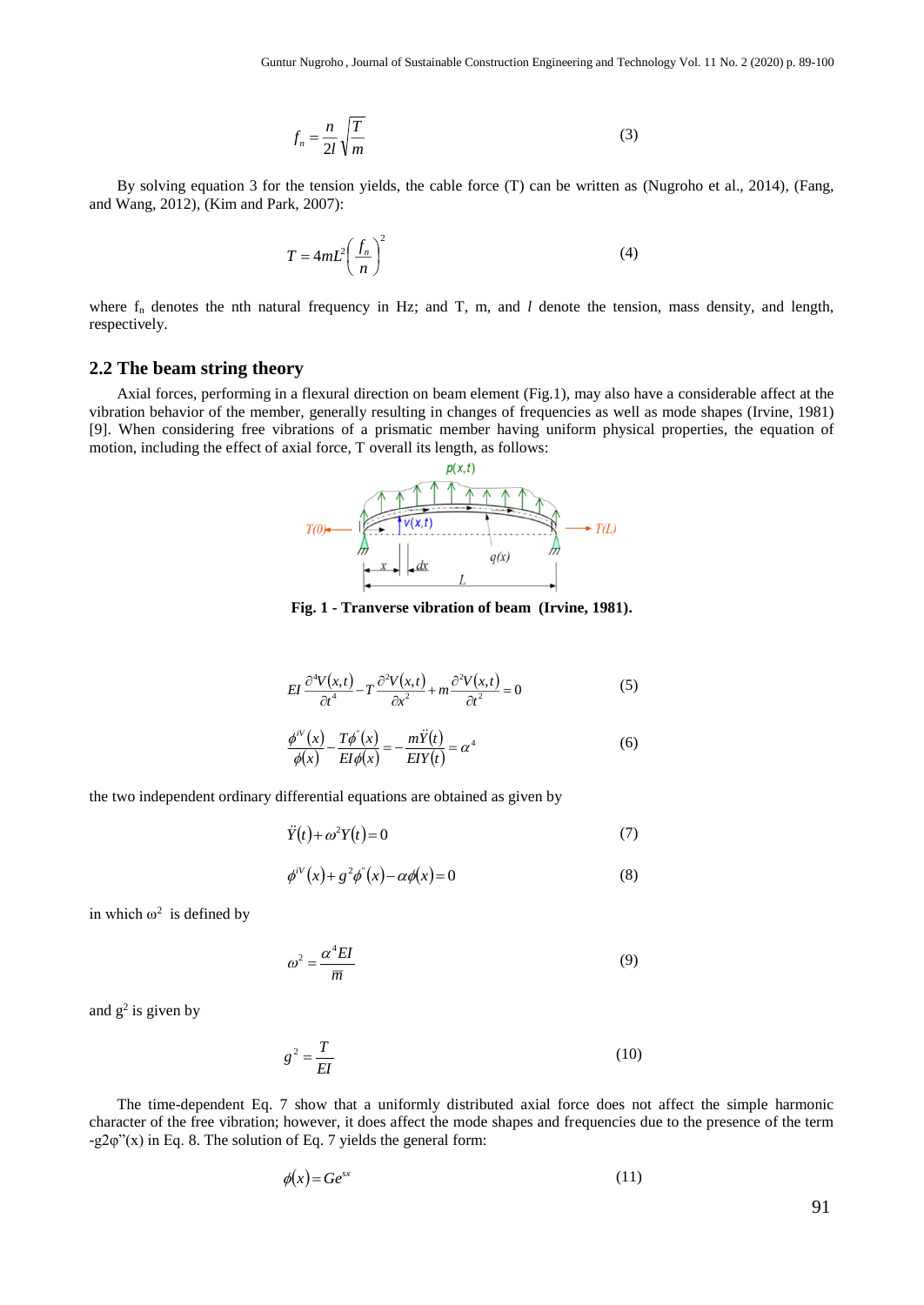Introducing Eq. 10 (3.24) into Eq. 8 (3.22b) and dividing by .  $Ae^{\lambda x}$ , it can be concluded that the exponent s must satisfy the algebraic equation:

$$
S^4 - g^2 S^2 - \alpha^4 = 0 \tag{12}
$$

 $(i.e. EIS^4 - TS^2 - \omega^2 m = 0)$ 

whose roots are (Clough and Penzien, 1995)

$$
S_{1,2} = \pm \sqrt{\frac{T}{2EI} \left( \sqrt{1 + \frac{4\omega^2 \overline{m}EI}{T^2} + 1} \right)}
$$
(13)

$$
S_{3,4} = \pm \sqrt{\frac{T}{2EI} \left( \sqrt{1 + \frac{4\omega^2 \overline{m}EI}{T^2} - 1} \right)}
$$
(14)

so that the general solution of Eq. 8 (3.22b) is expressed in the form

$$
\phi(x) = C_1 e^{S1x} + C_2 e^{S2x} + C_3 e^{S3x} + C_4 e^{S4x}
$$
\n(15)

where C1, C2, C3and C4 are coefficients which is determined from the boundary conditions. Since the pairs of roots s1, s2 and s3, s4 , are opposite each other and are, respectively, real and purely imaginary

$$
S_{1,2} = \pm \varepsilon, \ S_{3,4} = \pm i\delta \tag{16}
$$

where ι is the imaginary unit. Expressing the exponential functions in terms of their trigonometric and hyperbolic equivalents and setting the entire imaginary part to zero, Eq. 15 can be re-written in the form

$$
\phi(x) = D_1 \cos \delta x + D_2 \sin \delta x + D_3 \cosh \epsilon x + D_4 \sinh \epsilon x \qquad (17)
$$

in which  $\delta = t$  s3 and  $\epsilon = s1$ 

$$
\delta = \sqrt{\frac{T}{2EI} \left( \sqrt{1 + \frac{4\omega^2 \overline{m}EI}{T^2}} - 1 \right)}
$$
(18)

$$
\delta = \sqrt{\frac{T}{2EI} \left( \sqrt{1 + \frac{4\omega^2 \overline{m}EI}{T^2}} + 1 \right)}
$$
(19)

The coefficients D1, D2, D3, and D4 can be evaluated by exactly the same procedure presented for the system without axial force. Considering the simply-supported tie-rod with the uniform section, subjected to a constant axial tensile force, its four boundary conditions are the same as follows

$$
\phi(x) = D_1 \cos 0 + D_2 \sin 0 + D_3 \cosh 0 + D_4 \sinh 0
$$
 (20)

$$
\phi(x) = -\delta^2 D_1 \cos 0 - \delta^2 D_2 \sin 0 - \varepsilon^2 D_3 \cosh 0
$$
\n
$$
- \varepsilon^2 D_4 \sinh 0 \tag{21}
$$

These two equations give  $D1 = D3 = 0$ 

$$
\phi(L) = D_2 \sin \delta L - D_4 \sinh \epsilon L \, \phi(x) = -\delta^2 D_2 \sin \delta L - \epsilon^2 D_4 \sinh \epsilon L \tag{22}
$$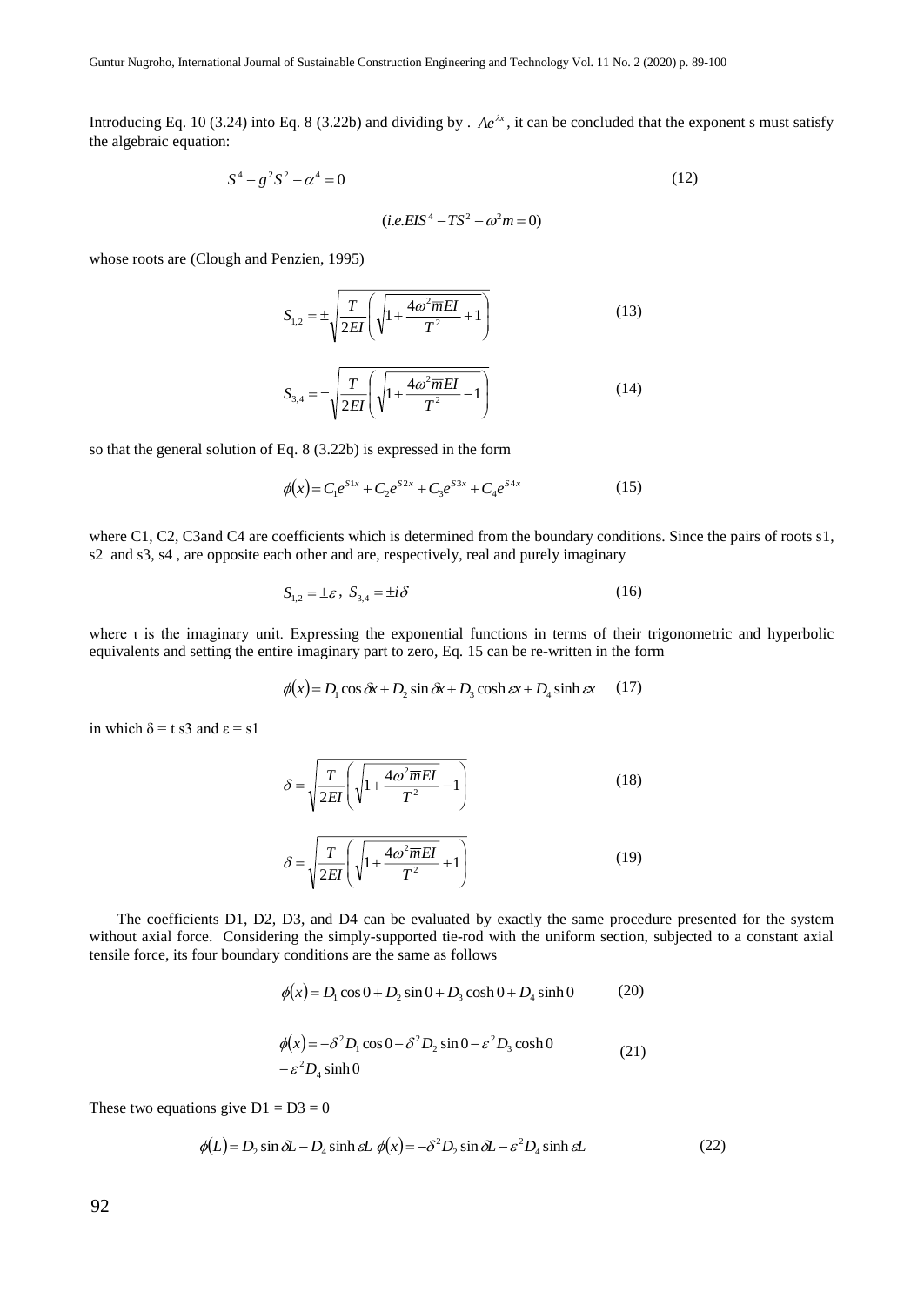Adding these two equations and replacing D4 with an expression of D2. Only D2 remains as a nonzero constant

$$
\phi(L) = D_1 \sin \delta x \left( 1 + \frac{\delta^2}{\varepsilon^2} \right) \tag{23}
$$

Excluding the trivial solution  $D2 = 0$ , boundary condition  $\varphi(L) = 0$  can be satisfied only when  $\sin \delta L = 0$ ,  $\delta = \frac{\pi}{L}$ and  $n = 1, 2, 3$ .

The frequency can be expressied as following

$$
\omega_n = n\pi \sqrt{\frac{n^2 \pi^2 EI}{mL^4} + \frac{T}{mL^4}} \quad \text{Rad} \tag{24}
$$

$$
f_n = \frac{n}{2L} \sqrt{\frac{n^2 \pi^2 EI}{mL^4} + \frac{T}{mL^4}} \quad \text{Hz}
$$
 (25)

#### **3. Numerical model**

Numerical moodelling was simulated using Abaqus software. The hanger was modeled using solid element. By using a solid cylindrical beam, the the cross section of the specimen has similar span and the diference of diameter as presented in Table 1. The hanger was modelled using simplifiying and some assumptions as follows.

| N <sub>0</sub> | Diameter (mm) | Length $L$ (mm) | Momen of Inertia I $(mm4)$ | Elastic modulus (GPa) | $\mathbf{I}/\mathbf{L}$ |
|----------------|---------------|-----------------|----------------------------|-----------------------|-------------------------|
|                | 5.6           | 2000            | 48.27                      | 190.4                 | 0.024                   |
|                | 7.6           | 2000            | 163.77                     | 196.5                 | 0.082                   |
|                | 12.4          | 2000            | 1160.53                    | 196.6                 | 0.580                   |
| 4              | 15.8          | 2000            | 3059.13                    | 196,6                 | 1.530                   |
|                | 25.4          | 2000            | 20431.71                   | 199.7                 | 10.21                   |

**Table 1 - Specimen of hanger using diference parameter of I/L**

#### **3.1 Material and Section properties**

The material is homogeneous, isotropic and linearly elastic. Steel material has material properties of poison ratio and mass density of 0.3 and 78.10<sup>-6</sup> N/mm<sup>3</sup> respectively. The specimen has the elastic modulus, dimension and length as presented in Table 1.

### **3.2 Load**

The axial load (T) was simulated as a pressure  $(P = T/A)$  uniformly distributed on the center of hanger element. The axial tensile force of 4000 N was equally applied to the specimens. By implementing the pressure load using a negative value, it will be defined as a tension force.

#### **3.3 Boundary Condition**

The end of the specimen has a two different shape. The flat side end used for the application of axial tension loading was shown in Fig 2 while the other end uses the mounting shape as shown in Fig 3. The flat end shape shown in Fig 2 was used to apply the axial tension force of the specimen. The boundary condition of the end shape of the specimen in Fig 2 is allowed to rotate and to deflect in the axis direction. On the other side, the boundary condition of hinge-hinge was implemented by using the mounting shape of the end, and it is constrained as hinge boundary condition as shown in Fig 3.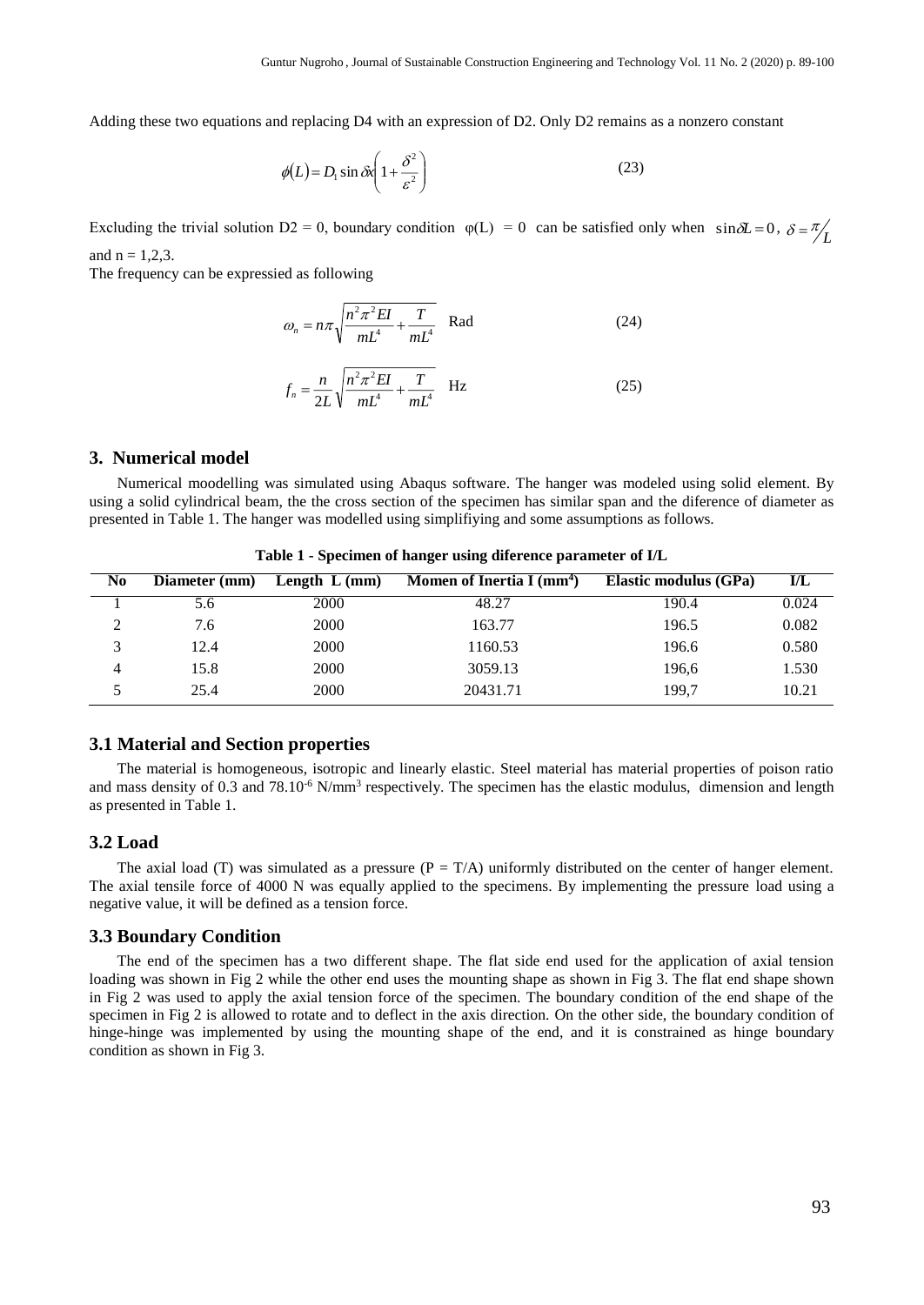



## **3.4 Modal Frequency**

To find the modal frequency of the model, the step in abaqus consists of two step as follows. To find the modal frequency of the model, the step in abaqus consists of two step as follows.

Step 1: Axial tension force is applied on the top end using pressure load. It will affect to the internal stress in the model and will be followed by increasing of tangent stiffness. The nonlinear geometry analysis must be performed in this step. Step 2: After the hanger model has been tensioned and elongated in step 1. The eigenvalue analysis is performed to obtain the modal frequencies of the model using the mass matrix and the tangent stiffness matrix. The mode shape of the natural frequency visualises in Fig.  $4 -$  Fig. 6.



**Fig. 4 - The first mode of visualisation**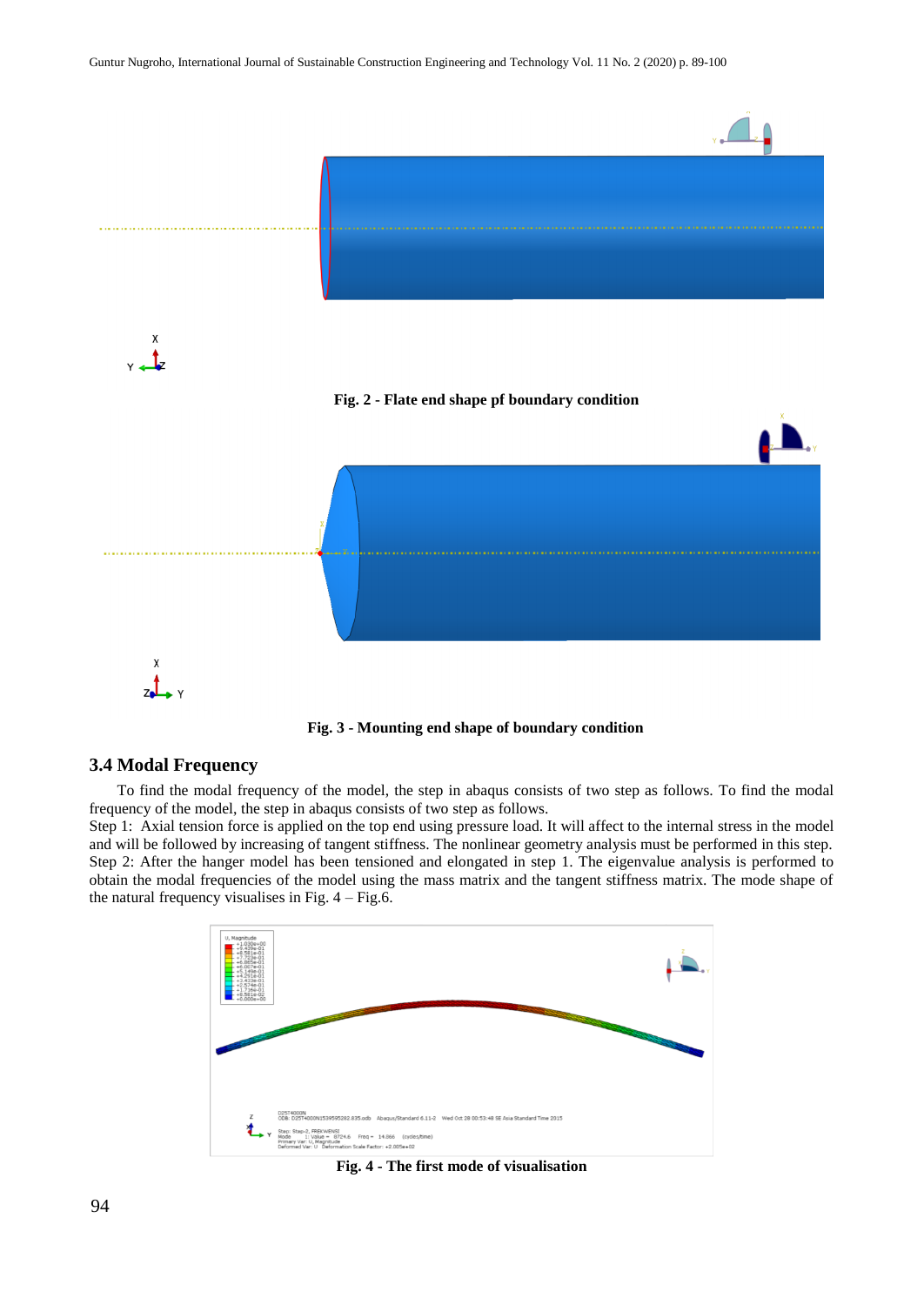

**Fig. 5 - The second mode of visualisation**



**Fig. 6 - The third mode of visualisation**

## **4. Experimental Method**

A laboratory experiment was conducted using a solid circular steel specimen. The specimen uses several variations of the moment of inertia to span ratio I/L which is similar to the numerical modeling (0.024, 0.08, 0.58, 1.53 and 10.22). The test set up of the experiment was shown in Fig 7.



**Fig. 7 - Set up of experimental testing**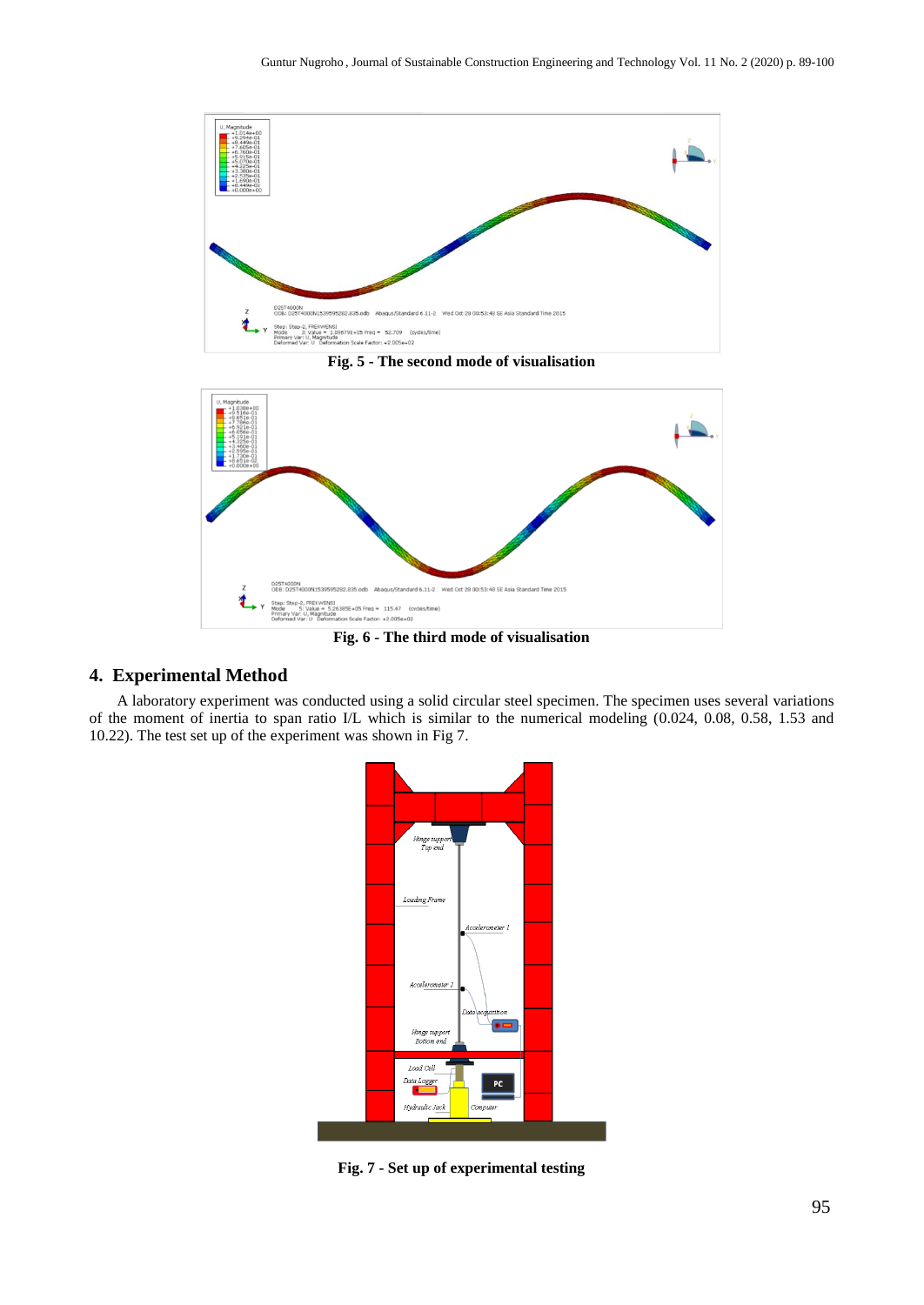The circular steel specimen was hanged in the vertical direction and pinned supported at both ends. The axial tensile load was applied using hydraulic jack then recorded by using load cell that placed beneath the bottom pin support. The data logger viewed the axial tensile force. The natural frequency of the specimen was recorded by using two accelerometers attached laterally at the half and the quarter span. The type of the accelerometers is Bruel & Kjaer Type 4370 plugged on A/D Converter of Dewe-43 at one ends and. The analog signal responses recorded by accelerometer sensor were transferred to A/D converter of Dewe-43, converted into digital signals with a sampling rate of 250 Hz and analyzed by using FFT program using software Dewesoft program which had been installed in a laptop computer.

## **5. Result and Discussion**

#### **5.1 Experimental Result**

Investigating the natural frequency of the specimen, the signal, recorded by the accelerometer sensor, were processed from the analog to digital signals using A/D converter then the signals were analyzed using the FFT program. Data of each specimen were presented in the relationship between natural frequency and amplitude as shown in Fig. 8 – Fig. 12. The first natural frequency of specimen was presented in Table 2.



**Fig. 8 - The natural frequency of the specimens using I/L of 0.024**



**Fig. 9 - The natural frequencies of the specimens using I/L of 0.058**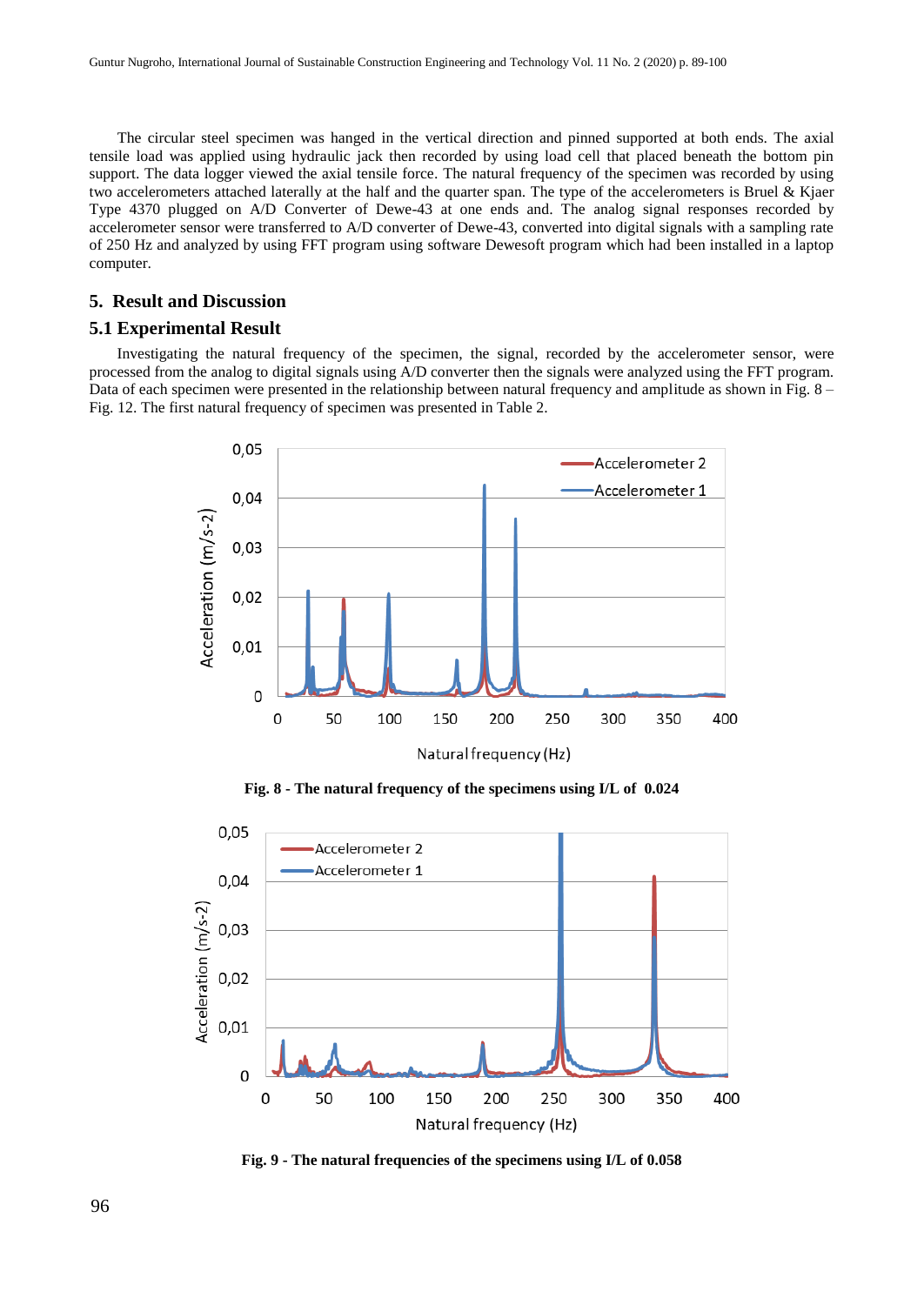

**Fig. 10 - The natural frequencies of the specimens using I/L of 0.082**



**Fig. 11 - The natural frequencies of the specimens using I/L of 1.53**



**Fig. 12 - The natural frequencies of the specimens I/L of 10.21**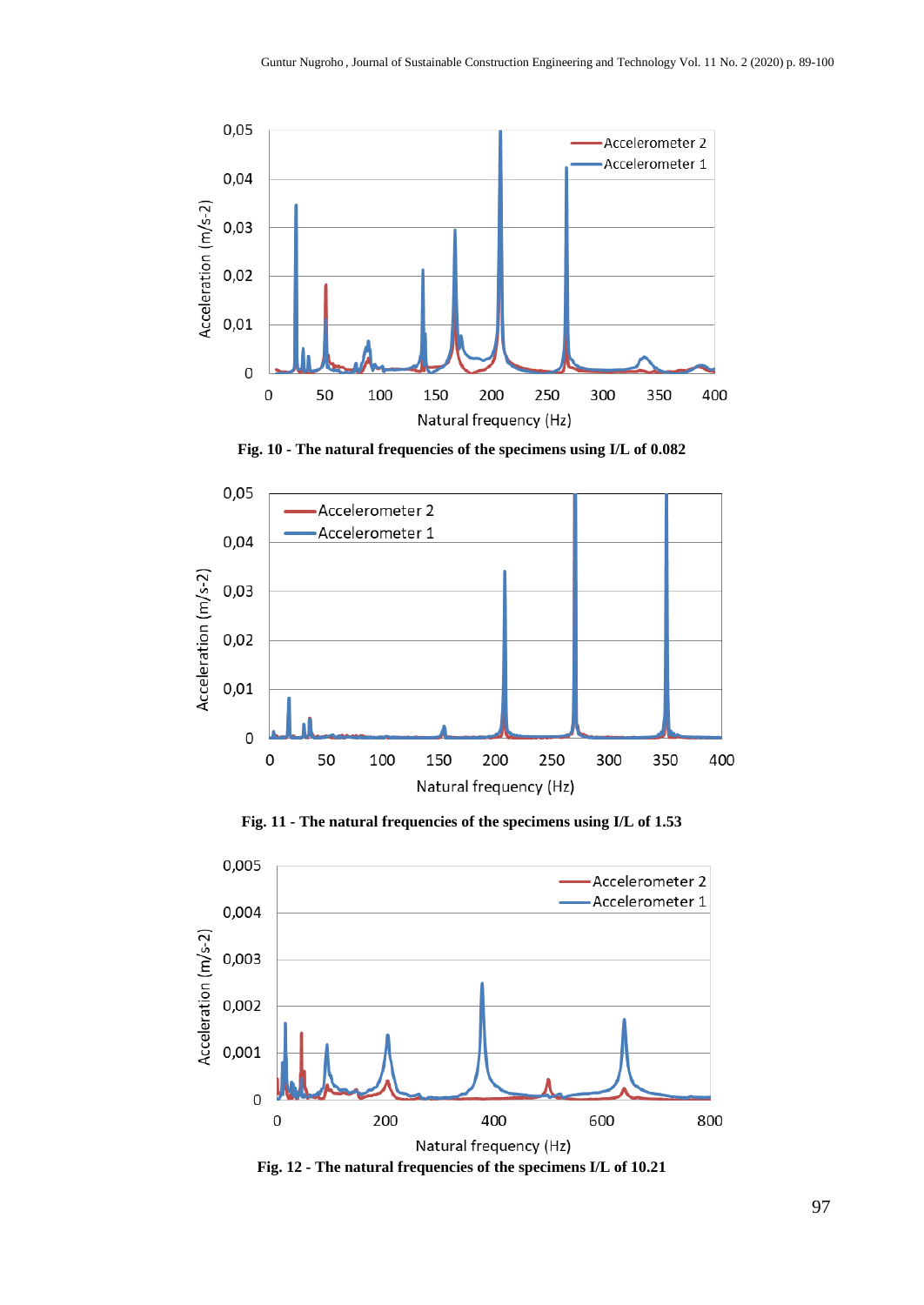| N <sub>0</sub> | I/L    | $f_n(Hz)$ |  |
|----------------|--------|-----------|--|
|                | 0.024  | 32.28     |  |
| 2              | 0.082  | 24.71     |  |
| 3              | 0.580  | 17.90     |  |
| 4              | 1.530  | 15.14     |  |
|                | 10.210 | 14.65     |  |

**Table 2 - First natural frequency of specimenas**

Fig 8–Fig 12 and Table 2 show that the specimen using a ratio of the moment of inertia to length (I/L) of 0.024, 0.082, 0.58, 1.53, and 10.21 have the first of natural frequency of 32.28 Hz, 24,71Hz, 17,09Hz, 15,14 and 14,65Hz respectively.

The higher the value of the ratio of I/L the greater the value of the diameter of the cross-section of the specimen could be. Increasing the diameter of the specimen will be folowed by the increasing of the bending stiffness (EI) as well as the mass per unit length (m). In the analytical formula of beam-string theory, the natural frequency has directly proportional to the bending stiffness (EI) but has inversely proportional to the mass per unit length (m). Although the value of bending stiffness increases coincide with the value of mass per unit length, the natual frequency of specimens decreases. It shows that the influence of mass per unit length to the natural frequency was dominant than that of the bending stiffness.

#### **5.2 Numerical Result**

Numerical modeling, using specimen in Table 3, was simulated using Abaqus software. The first natural frequency was used as presented in Table 3.

| - -    |                               |  |  |  |
|--------|-------------------------------|--|--|--|
| I/L    | <b>Natural frequency (Hz)</b> |  |  |  |
| 0.024  | 34.97                         |  |  |  |
| 0.082  | 26.10                         |  |  |  |
| 0.580  | 17.50                         |  |  |  |
| 1.530  | 14.97                         |  |  |  |
| 10.210 | 14.68                         |  |  |  |
|        | -                             |  |  |  |

**Table 3 - Natural Frequency using Numerical Method**

#### **5.3 Analytical Result**

Analytical method was conducted by using string theory and beam theory as presented in Eq.3 and Eq.23. The first natural frequency of specimens was shown in Table 4.

| Table + - Ratural frequency using analytical includu |                           |                                |  |  |  |
|------------------------------------------------------|---------------------------|--------------------------------|--|--|--|
| I/L                                                  | <b>String Theory (Hz)</b> | <b>Beam-string Theory (Hz)</b> |  |  |  |
| 0.024                                                | 34.71                     | 34.83                          |  |  |  |
| 0.082                                                | 26.49                     | 26.68                          |  |  |  |
| 0.580                                                | 16,24                     | 17.06                          |  |  |  |
| 1.530                                                | 12.74                     | 14.96                          |  |  |  |
| 10.210                                               | 7.87                      | 14.88                          |  |  |  |
|                                                      |                           |                                |  |  |  |

## **Table 4 - Natural frequency using analytical method**

## **5.4 Comparison between experimental, analytical and numerical**

The relationship between natural frequency and various parameters of I/L was shown in Fig 13. The diferencies of experimental, analytical and numerical results of the first pick of natural frequency of specimens (using ratio I/L of 0.024, 0.082, 0.58, 1.53, and 10.21) were presented in Table 5.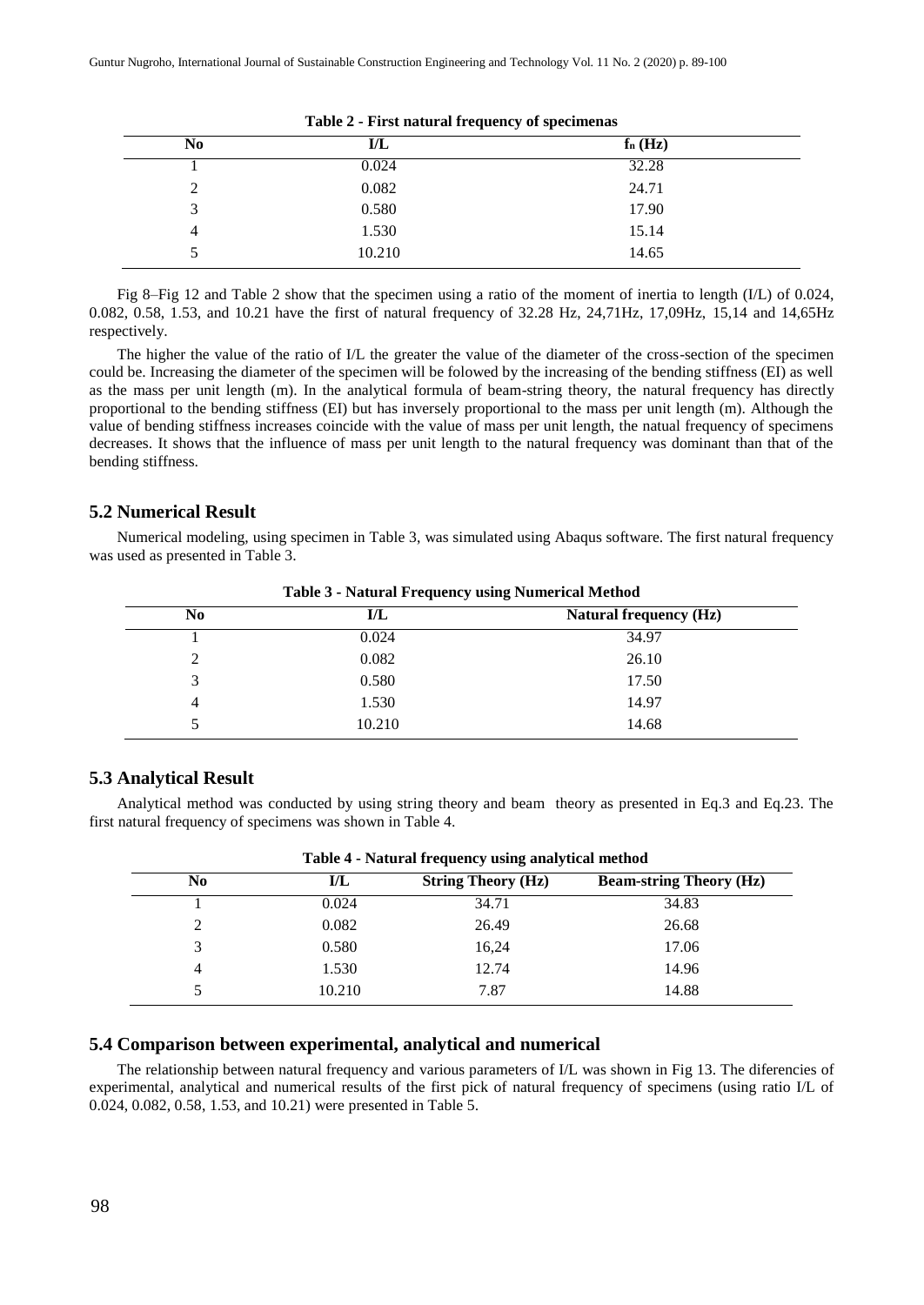| N <sub>0</sub> |        | Differencies natural frequency (%) |                               |                         |  |
|----------------|--------|------------------------------------|-------------------------------|-------------------------|--|
|                | I/L    | <b>Analytical String Theory</b>    | <b>Analytical Beam Theory</b> | <b>Numerical Abaqus</b> |  |
|                | 0.024  | 6.27                               | 6.51                          | 6.20                    |  |
| $\mathcal{D}$  | 0.082  | 7.20                               | 7.97                          | 6.47                    |  |
| 3              | 0.580  | 9.27                               | 6.48                          | 5.14                    |  |
| 4              | 1.530  | 14.85                              | 1.18                          | 3.07                    |  |
|                | 10.210 | 46.27                              | 1.59                          | 1.29                    |  |

**Table 5 - The differencies natural frequency between analytical and numerical to experimental**



**Fig. 13 - The comparison of natural frequency between experimental, numerical and analytical formula (using string and beam-string formula) in diference ratio of I/L**

As shown in Table 5, natural frequency of experimental testing of the specimen using the ratio of I/L 0,024 has the diference of 6.27% to the analitical formulasion string theory, meanwile it has the diference of 6.51% to the analitical formulasion of beam-string theory and has the diference of 6.20% to the numerical modeling. The natural frequency of experimental testing of the specimen using the ratio of I/L 0,082 has the diference of 7.20% to the analitical formulasion string theory, meanwile it has the diference of 7.97% to the analitical formulasion of beam-string theory and has the diference of 6.47% to the numerical modeling.

The natural frequency of experimental testing of the specimen using the ratio of I/L 0.58 has the diference of 9.27% to the analitical formulasion string theory, meanwile it has the diference of 6.48% to the analitical formulasion of beam-string theory and has the diference of 5.14% to the numerical modeling. The natural frequency of experimental testing of the specimen using the ratio of I/L 1.53 has the diference of 14.85% to the analitical formulasion string theory, meanwile it has the diference of 1.16% to the analitical formulasion of beam-string theory and has the diference of 3.07% to the numerical modeling. The natural frequency of experimental testing of the specimen using the ratio of I/L 10.21 has the diference of 46.27% to the analitical formulasion string theory, meanwile it has the diference of 1.59% to the analitical formulasion of beam-string theory and has the diference of 1.29% to the numerical modeling.

Acording to beam-string theory in Eq 25, the parameters influencing the naural frequency of beam were the length, load, mode number, mass per unit langth and bending stifness. The specimens used in this research have the similar tof he boundary condition, length, mode number, axal load but it have the diference of mas per unit length and bending stifness. It mean that the natural frequency of secimens only influenced by the parameter of mass per unit length and bending stifness. For the specimen using I/L of 0.024 and 0.082, have the diferencies of natural frequency between string formula and beam-string formula of 1.17% and 1.46% respectively.

On the other hand, specimen using I/L of 0.58, 1.53 and 10.21 have the diferencies of natural frequency between string formula and beam-string formula of 2.79%, 13.67% and 44,68% respectively. The bigger the rasio of I/L of specimens the bigger the diferences between the natural frequency calculated by using analitical string and beam-string theory would be. The natural frequencies of experimental testing of specimens using ratio I/L more than 0.082 are close